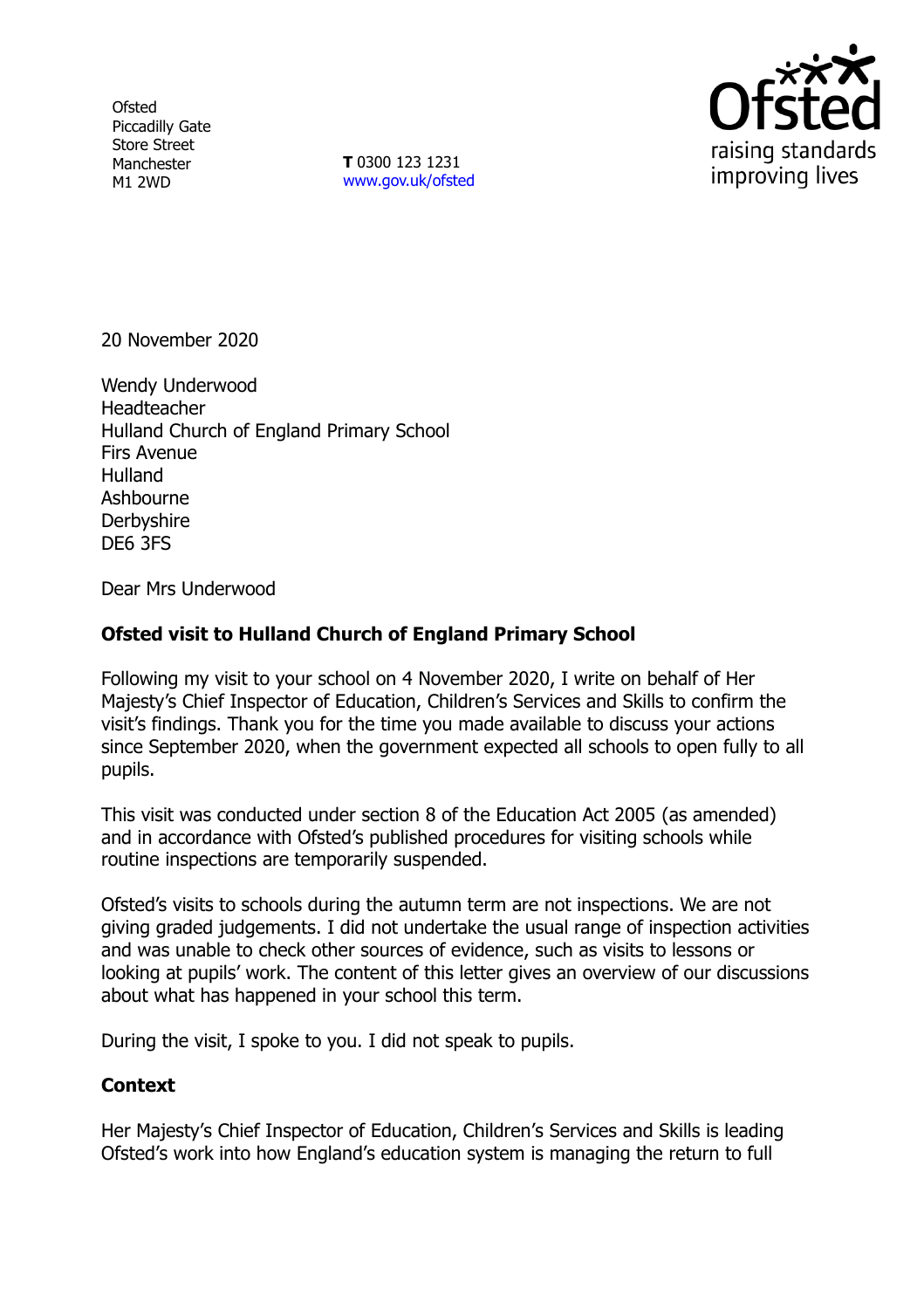

education for pupils, following an extended break in formal schooling due to the COVID-19 (coronavirus) pandemic.

In undertaking this focused work, Her Majesty's Inspectors (HMI) are visiting a broad range of schools. HMI will visit a sample of:

- approximately 1,200 schools across all Ofsted grades (outstanding, good, requires improvement and inadequate)
- maintained schools, academies and free schools, special schools and centres of alternative provision, including those in cities, and coastal, town or rural communities.

The information from this visit will feed into Ofsted's national reporting so that the insights can be shared with the government and the education sector. I did not find any significant concerns during the visit. In such a case, an inspection report would be published on our website and available to parents and carers.

I did not consider your response to COVID-19 during the spring and summer terms 2020, when the school was not open to all pupils.

## **From this visit, the inspector noted that:**

- The school opened to all pupils on 3 September 2020. All pupils are expected to attend full time.
- Pupils' attendance is above the usual rate for this time of year. The headteacher attributes this to the 'fantastic' support the school has received from parents in returning their children to education.
- **Pupils are studying the usual range of subjects, except for languages. The** headteacher has suspended the teaching of languages to give more time to help pupils catch up if they have fallen behind in reading, writing and mathematics. The headteacher expects pupils to return to their usual curriculum no later than the beginning of the spring term of 2021.
- Teachers have assessed pupils' skills and knowledge in reading. A few pupils are not able to deduce or infer the meaning of what they read as well as previously. Staff are listening to pupils read more often and are checking their understanding of what they read more closely.
- Teachers have found that pupils' ability to calculate is of a similar standard to previously. However, pupils' understanding of how to apply this knowledge to solve mathematical problems is not as strong. Teachers are providing pupils with more activities and detailed feedback to help them to improve.
- Leaders' assessments have revealed that pupils' knowledge of grammar is not as secure as previously. Teachers have prioritised reviewing the knowledge of vocabulary and grammar that pupils have forgotten. They have given pupils